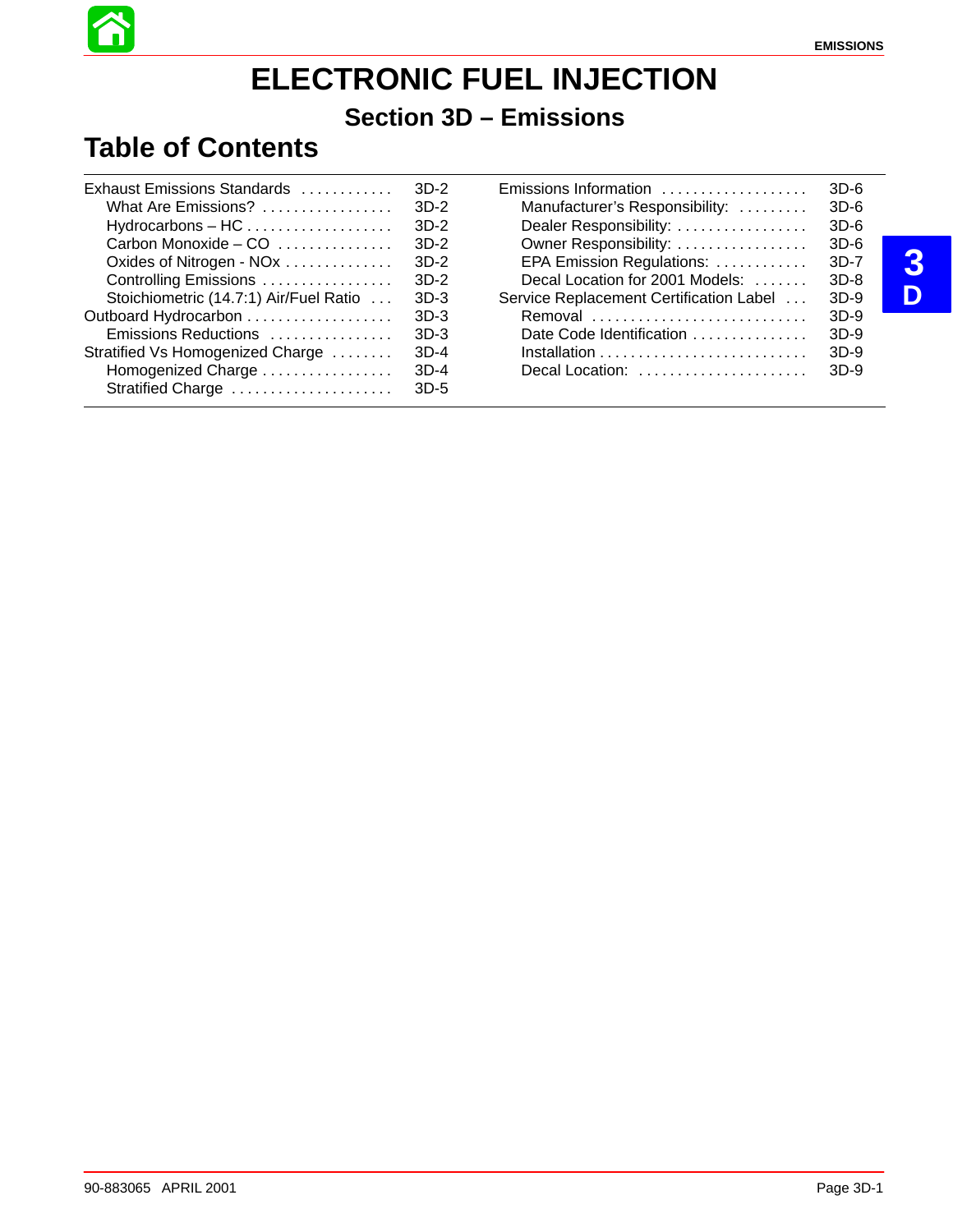

### **Exhaust Emissions Standards**

Through the Environmental Protection Agency (EPA), the federal government has established exhaust emissions standards for all new marine engines sold in the U.S.

### **What Are Emissions?**

Emissions are what comes out of the exhaust system in the exhaust gas when the engine is running. They are formed as a result of the process of combustion or incomplete combustion. To understand exhaust gas emissions, remember that both air and fuel are made of several elements. Air contains oxygen and nitrogen among other elements; gasolene contains mainly hydrogen and carbon. These four elements combine chemically during combustion. If combustion were complete, the mixture of air and gasoline would result in these emissions: water, carbon dioxide and nitrogen, which are not harmful to the environment. But combustion is not usually complete. Also, potentially harmful gases can be formed during and after combustion.

All marine engines must reduce the emission of certain pollutants, or potentially harmful gases, in the exhaust to conform with levels legislated by the EPA. Emissions standards become more stringent each year. Standards are set primarily with regard to three emissions: hydrocarbons (HC), carbon monoxide (CO) and oxides of nitrogen (NOx).

### **Hydrocarbons – HC**

Gasoline is a hydrocarbon fuel. The two elements of hydrogen and carbon are burned during combustion in combination with oxygen. But they are not totally consumed. Some pass through the combustion chamber and exit the exhaust system as unburned gases known as hydrocarbons.

### **Carbon Monoxide – CO**

Carbon is one of the elements that make up the fuel burned in the engine along with oxygen during the combustion process. If the carbon in the gasoline could combine with enough oxygen (one carbon atom with two oxygen atoms), it would come out of the engine in the form of carbon dioxide  $(CO<sub>2</sub>)$ .  $CO<sub>2</sub>$  is a harmless gas. But carbon often combines with insufficient oxygen (one carbon atom with one oxygen atom). This forms carbon monoxide, CO. Carbon monoxide is the product of incomplete combustion and is a dangerous, potentially lethal gas.

### **Oxides of Nitrogen - NOx**

NOx is a slightly different byproduct of combustion. Nitrogen is one of the elements that makes up the air going into the engine. Under extremely high temperatures it combines with oxygen to form oxides of nitrogen (NOx). This happens in the engine's combustion chambers when temperatures are too high. NOx itself is not harmful, but when exposed to sunlight it combines with unburned hydrocarbons to create the visible air pollutant known as smog. Smog is a serious problem in California as well as many other heavily populated areas of the United States.

### **Controlling Emissions**

There are two principle methods of reducing emissions from a two-stroke-cycle marine engine. The first method is to control the air/fuel ratio that goes into the combustion chamber. The second is to control the time when this air/fuel mixture enters the combustion chamber. Timing is important, to prevent any unburned mixture from escaping out of the exhaust port.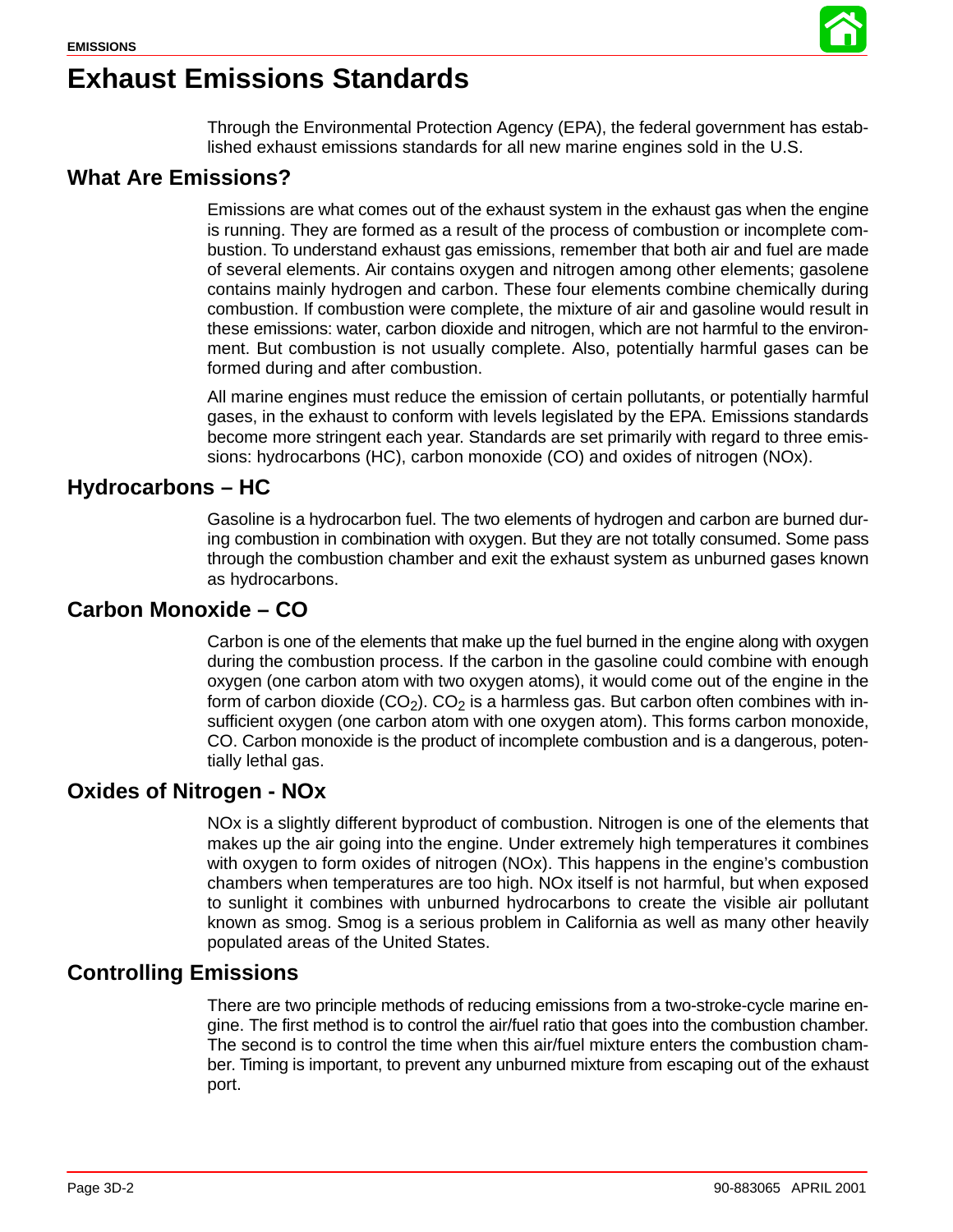### **Stoichiometric (14.7:1) Air/Fuel Ratio**

In the search to control pollutants and reduce exhaust emissions, engineers have discovered that they can be reduced effectively if a gasoline engine operates at an air/fuel ratio of 14.7:1. The technical term for this ideal ratio is stoichiometric. An air/fuel ratio of 14.7:1 provides the best control of all three elements in the exhaust under almost all conditions. The HC and CO content of the exhaust gas is influenced significantly by the air/fuel ratio. At an air/fuel ratio leaner than 14.7:1, HC and CO levels are low, but with a ratio richer than 14.7:1 they rise rapidly. It would seem that controlling HC and CO by themselves might not be such a difficult task; the air/fuel ratio only needs to be kept leaner than 14.7:1. However, there is also NOx to consider.

As the air/fuel ratio becomes leaner, combustion temperatures increase. Higher combustion temperatures raise the NOx content of the exhaust. But, enrichening the air/fuel ratio to decrease combustion temperatures and reduce NOx also increases HC and CO, as well as lowering fuel economy. So the solution to controlling NOx - as well as HC and CO - is to keep the air/fuel ratio as close to 14.7:1 as possible.

### **OUTBOARD HYDROCARBON EMISSIONS REDUCTIONS**

### **8 1/3% PER YEAR OVER 9 MODEL YEARS**

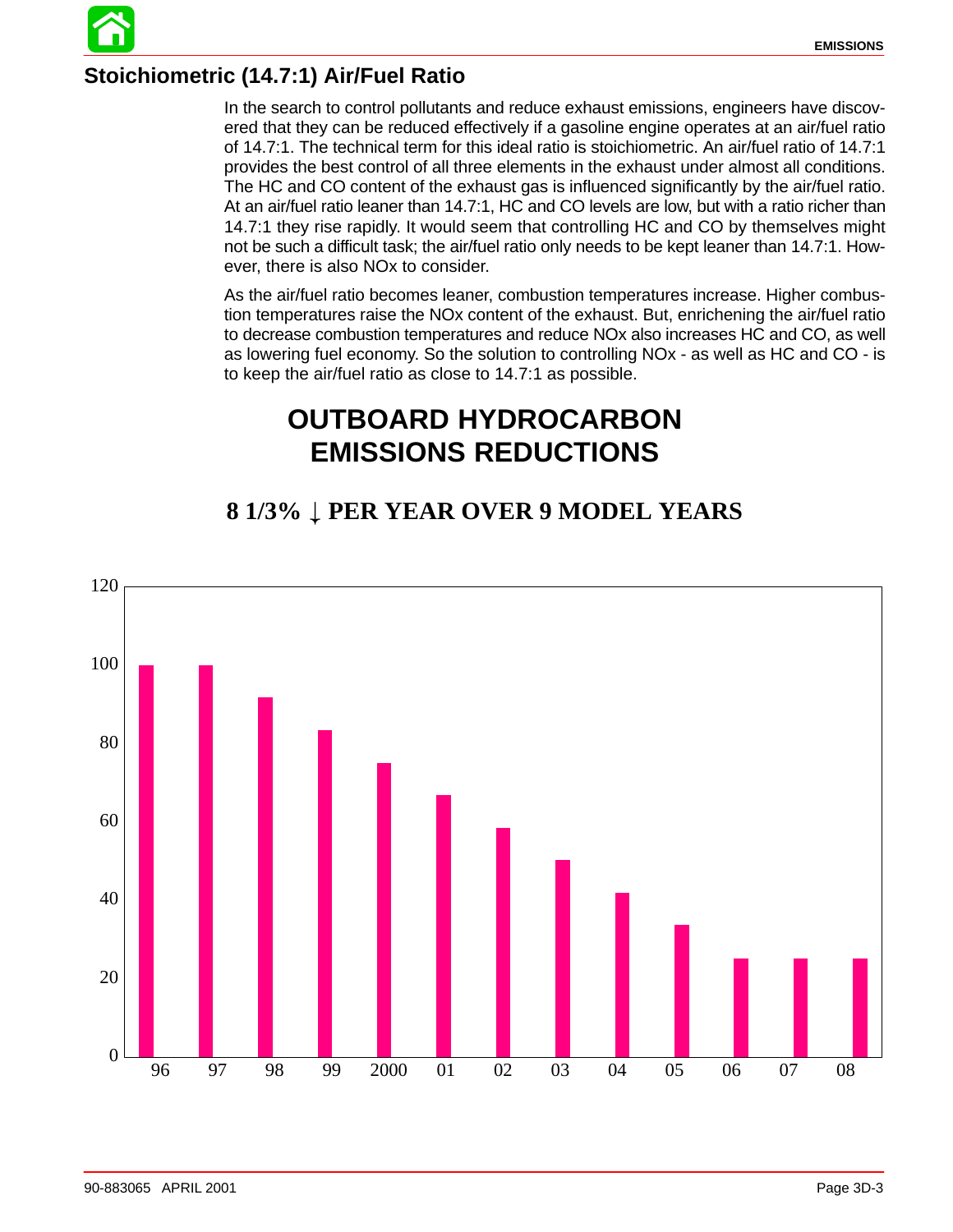

# <span id="page-3-0"></span>**STRATIFIED VS HOMOGENIZED CHARGE**

DFI engines use a stratified charge inside the combustion chamber to aid in reducing emissions. All other models use a homogenized charge. The difference between the two is:

### **Homogenized Charge**

A homogenized charge has the fuel/air particles mixed evenly throughout the cylinder. This mixing occurs inside the carburetor venturi, reed blocks and crankcase. Additional mixing occurs as the fuel is forced through the transfer system into the cylinder. The homogenized charge is easy to ignite as the air/fuel ratio is approximately 14.7:1.

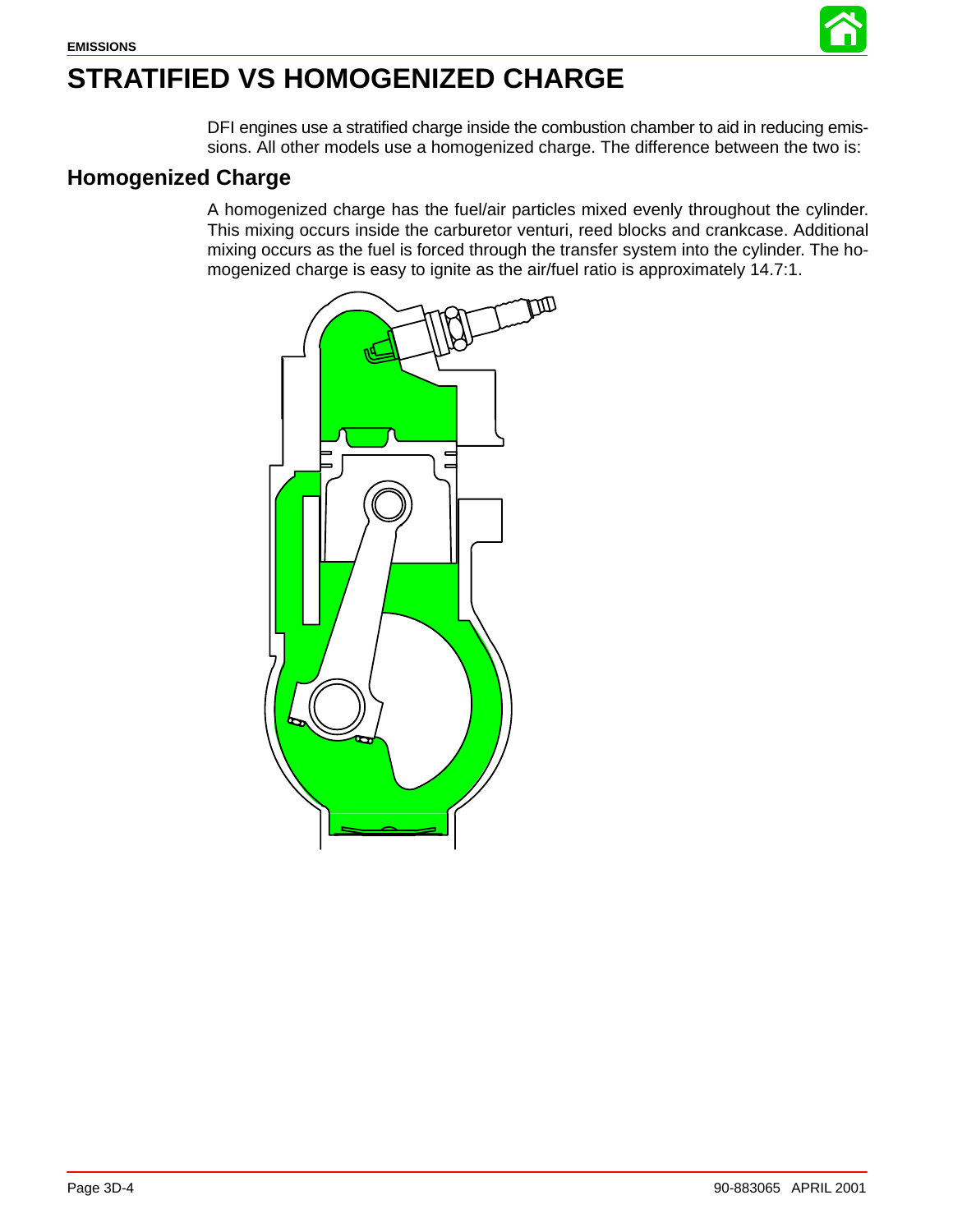## **Stratified Charge**

A stratified charge engine only pulls air through the transfer system. The fuel required for combustion is forced into the cylinder through an injector placed in the top of the cylinder (head). The injector sprays a fuel/air mixture in the form of a bubble into the cylinder. Surrounding this bubble is air supplied by the transfer system. As the bubble is ignited and burns, the surrounding air provides almost complete combustion before the exhaust port opens.

A stratified charge is hard to ignite, the fuel/air bubble is not evenly mixed at 14.7:1 and not easily ignited.

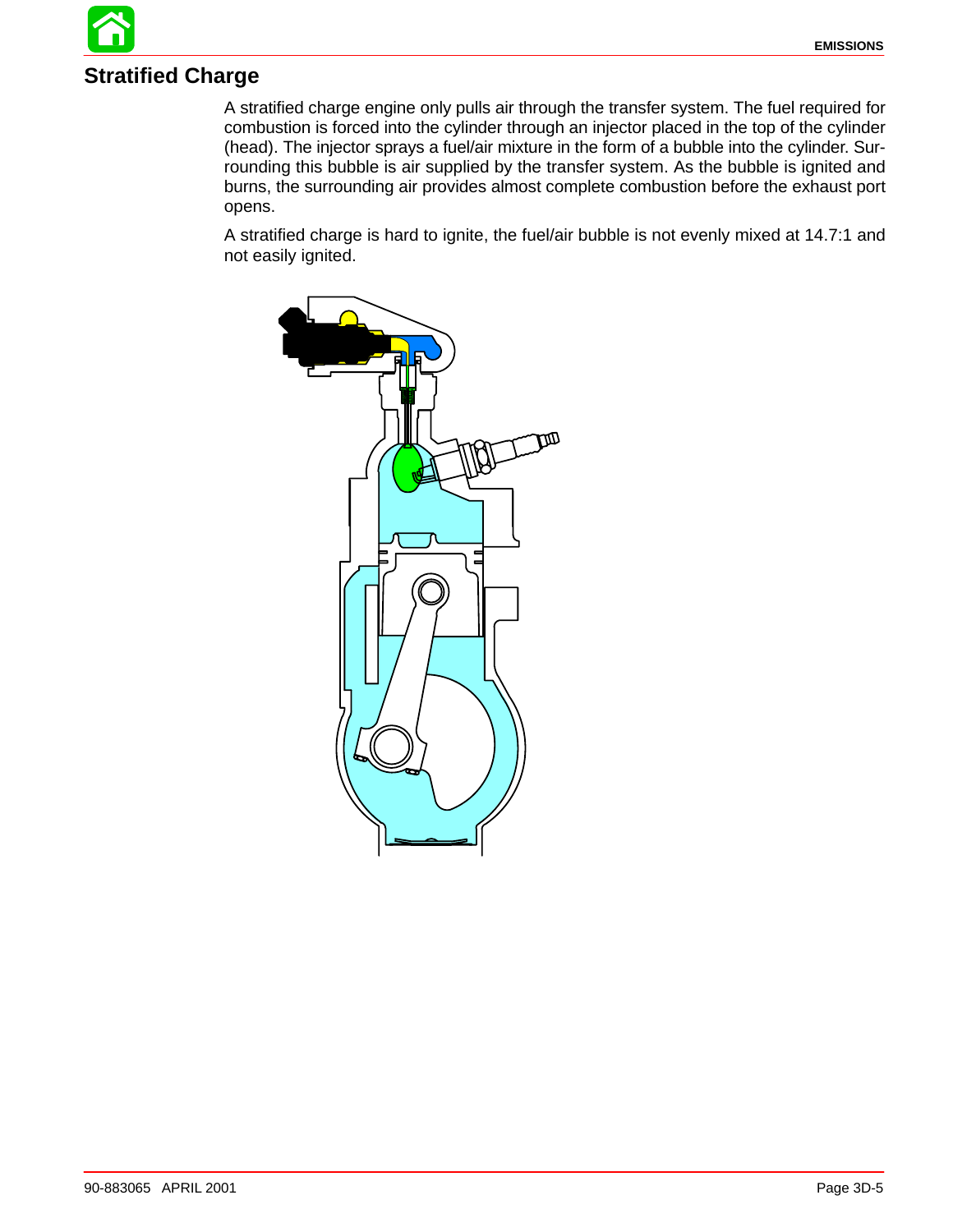

### **Emissions Information**

### **Manufacturer's Responsibility:**

Beginning with 1998 model year engines, manufacturers of all marine propulsion engines must determine the exhaust emission levels for each engine horsepower family and certify these engines with the United States Environmental Protection Agency (EPA). A certification decal/emissions control information label, showing emission levels and engine specifications directly related to emissions, **must** be placed on each engine at the time of manufacture.

#### **Dealer Responsibility:**

When performing service on all 1998 and later outboards that carry a certification, attention must be given to any adjustments that are made that affect emission levels.

Adjustments must be kept within published factory specifications.

Replacement or repair of any emission related component must be executed in a manner that maintains emission levels within the prescribed certification standards.

Dealers are **not** to modify the engine in any manner that would alter the horsepower or allow emission levels to exceed their predetermined factory specifications.

Exceptions include manufacturers prescribed changes, such as that for altitude adjustments.

### **Owner Responsibility:**

The owner/operator is required to have engine maintenance performed to maintain emission levels within prescribed certification standards.

The owner/operator is **not** to modify the engine in any manner that would alter the horsepower or allow emissions levels to exceed their predetermined factory specifications.

#### **Exceptions:**

- Carburetor jets may be changed for high altitude use in accordance with factory recommendations.
- Single engine exceptions may be allowed with permission from the EPA for racing and testing.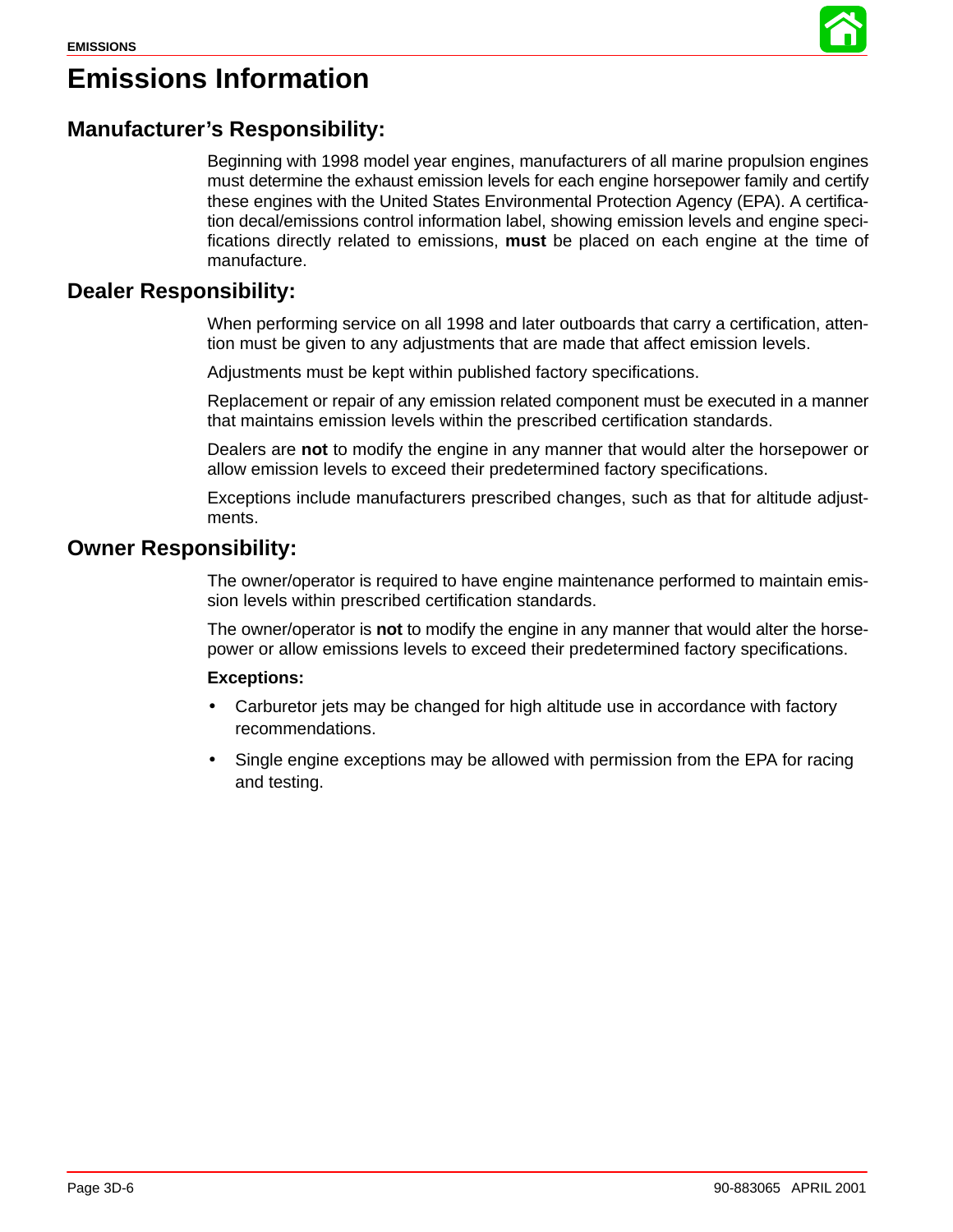### **EPA Emission Regulations:**

All new 1998 and later outboards manufactured by Mercury Marine are certified to the United States Environmental Protection Agency as conforming to the requirements of the regulations for the control of air pollution from new outboard motors. This certification is contingent on certain adjustments being set to factory standards. For this reason, the factory procedure for servicing the product must be strictly followed and, whenever practicable, returned to the original intent of the design.

The responsibilities listed above are general and in no way a complete listing of the rules and regulations pertaining to the EPA laws on exhaust emissions for marine products. For more detailed information on this subject, you may contact the following locations:

VIA U.S. POSTAL SERVICE: Office of Mobile Sources Engine Programs and Compliance Division Engine Compliance Programs Group (6403J) 401 M St. NW Washington, DC 20460

VIA EXPRESS or COURIER MAIL: Office of Mobile Sources Engine Programs and Compliance Division Engine Compliance Programs Group (6403J) 501 3rd St. NW Washington, DC 20001

EPA INTERNET WEB SITE: http:/www.epa.gov/omswww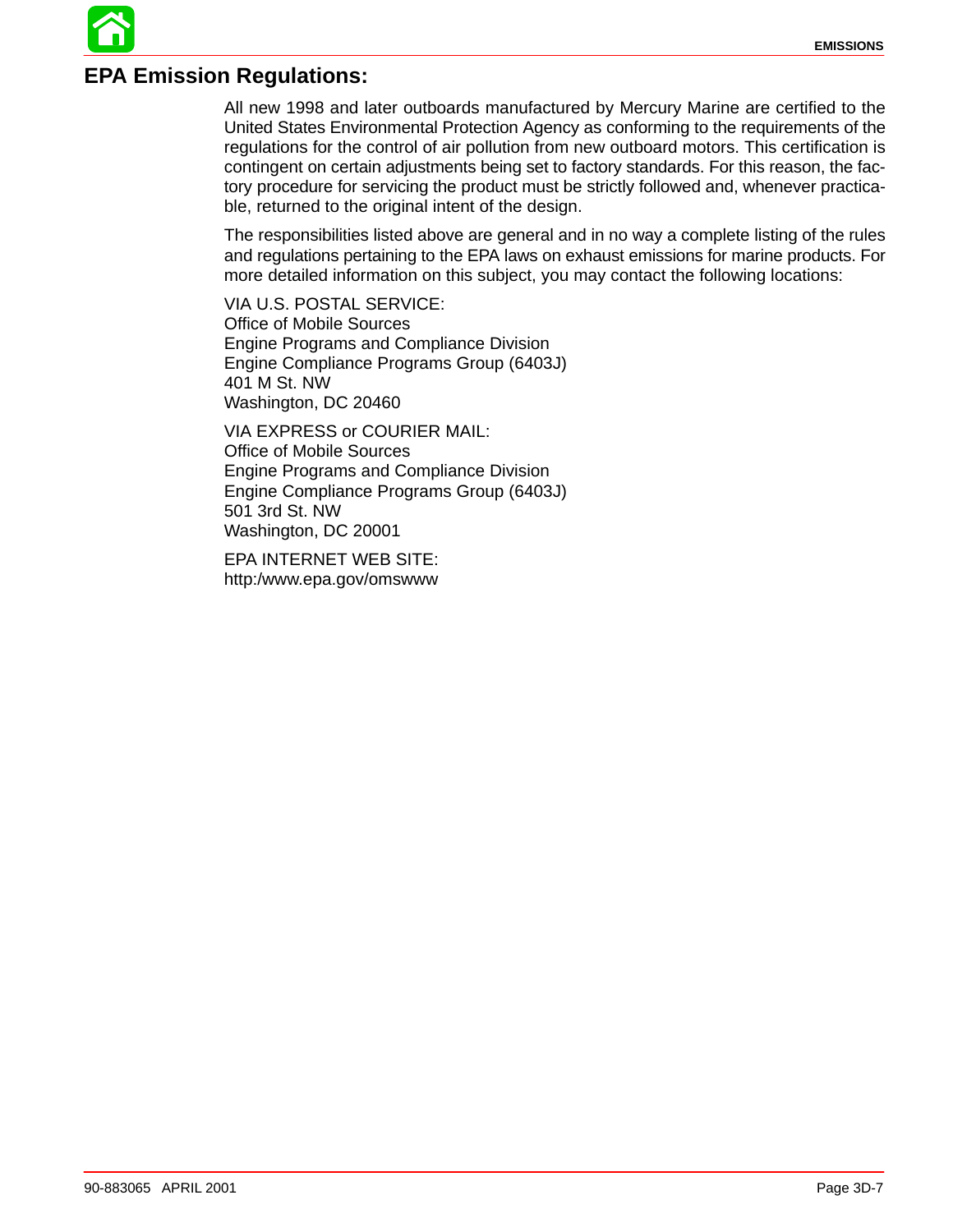

#### **CERTIFICATION LABEL:**

The certification label must be placed on each engine at the time of manufacture and must be replaced in the same location if damaged or removed. Shown below is a typical certification label and is not representative of any one model. Label shown below is not to scale; (shown at twice the normal size).

|    |                                                                                                                       | <i><b>MERCURY</b></i>                                     | <b>EMISSION CONTROL</b><br><b>INFORMATION</b>   |  |  |  |
|----|-----------------------------------------------------------------------------------------------------------------------|-----------------------------------------------------------|-------------------------------------------------|--|--|--|
|    | THIS ENGINE CONFORMS TO 2002 CALIFORNIA AND U.S. EPA<br><b>EMISSION REGULATIONS FOR SPARK IGNITION MARINE ENGINES</b> |                                                           |                                                 |  |  |  |
|    | REFER TO OWNERS MANUAL FOR REQUIRED MAINTENANCE.                                                                      |                                                           |                                                 |  |  |  |
|    |                                                                                                                       | <b>-IDLE SPEED (IN GEAR): 725 <math>\pm</math> 25 RPM</b> | FAMILY: 2M9XM.9952G0                            |  |  |  |
|    | 50 HP<br>$\blacktriangleright$ 995 cc                                                                                 |                                                           | FEL: 17.3 g/kW-hr                               |  |  |  |
| (g | TIMING (IN DEGREES): NOT ADJUSTABLE                                                                                   |                                                           |                                                 |  |  |  |
|    | <b>JAN 2001</b>                                                                                                       | Spark Plug: NGK DPR6EA-9<br>Gap: 1.0 mm (0.035")          |                                                 |  |  |  |
|    |                                                                                                                       | Cold Valve Clearance (mm)                                 | Intake: $0.15 - 0.25$<br>Exhaust: $0.25 - 0.35$ |  |  |  |

**a**-Family Example

- **b**-FEL: Represents (Mercury Marine) statement of the maximum emissions output for the engine family
- **c**-Timing specifications when adjustable
- **d**-Recommended spark plug for best engine performance
- **e**-Valve Clearance (Four Stroke engines only)
- **f**-Date of Manufacture
- **g**-Cubic Centimeter
- **h**-Engine Horsepower rating
- **i**-Idle Speed (In Gear)



### **Decal Location**

| Model                | <b>Service Part No.</b> | <b>Location on Engine</b>    |
|----------------------|-------------------------|------------------------------|
| 2001 Merc/Mar 995 cc | 37-804655AO1            | <b>Flywheel/Rewind Cover</b> |
| 2002 Merc/Mar 995 cc | 37-804655AO2            | <b>Flywheel/Rewind Cover</b> |